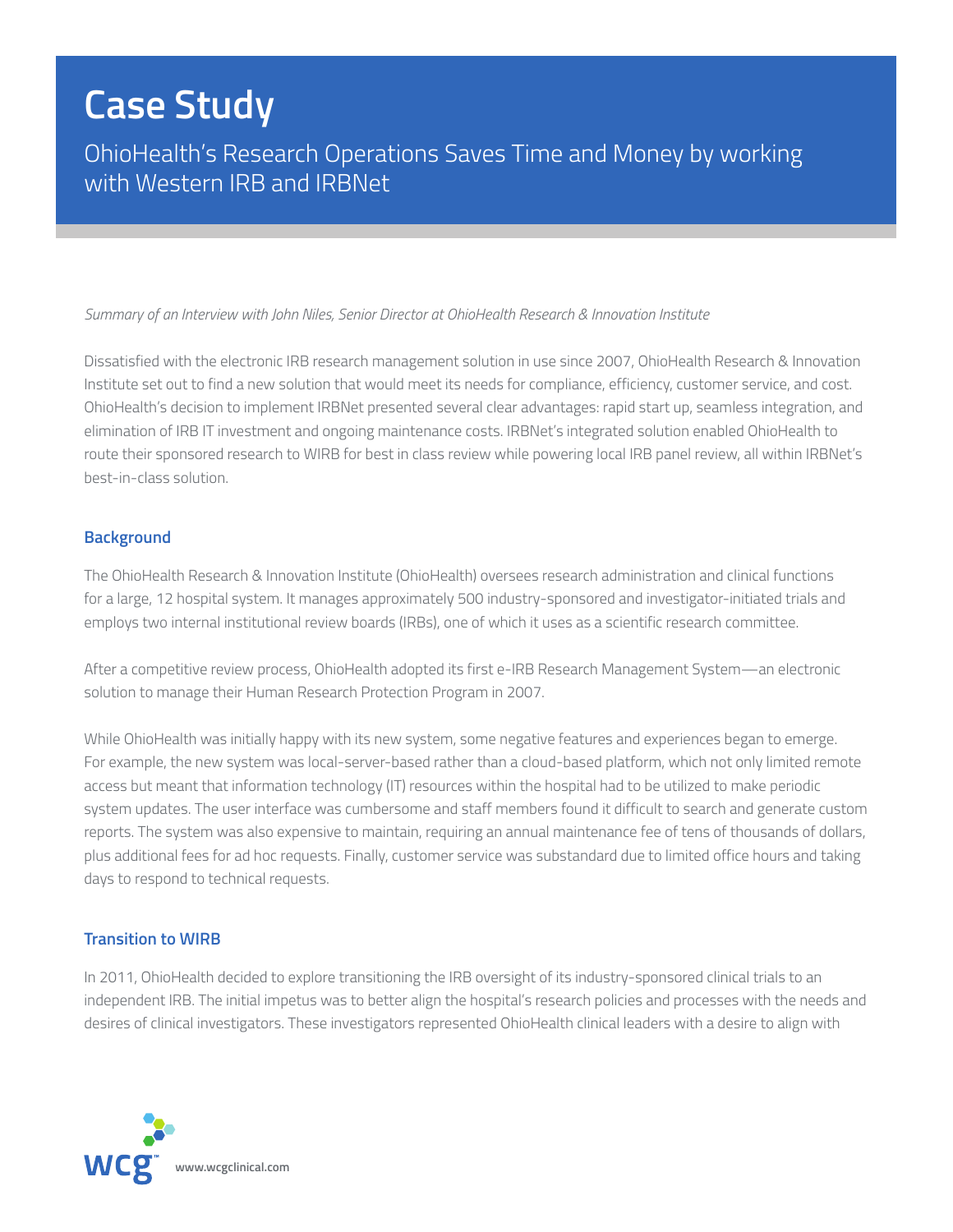industry sponsor preference for central IRB review.

Other factors contributing to the desire to switch to an independent IRB included:

- Rapidly increasing volume and complexity of industry-sponsored clinical trials
- Need to invest in additional regulatory staff to manage the local IRB to accommodate the anticipated growth in trials
- Opportunity to eliminate the disparate structure and processes between its two internal IRBs
- Executive awareness that other hospital systems were trending toward using independent IRBs to deliver the speed and quality required to be competitive in the site selection process.

As a result, OhioHealth's Senior Research Administration visited Western IRB (WIRB) later in the year, and shortly thereafter approved the recommendation to move the organization's industry-study IRB responsibility to WIRB.

### **Transition to a New Research Management System**

As frustrations with its initial e-IRB Research Management System continued to grow, OhioHealth began assessing replacement options in 2016.

Since WIRB was already OhioHealth's preferred provider for industry-sponsored clinical studies, IRBNet was included

| among the contenders.                                           | <b>Old System</b>    | <b>IRBNet</b> |
|-----------------------------------------------------------------|----------------------|---------------|
| Duration of Onboarding                                          | 6 months             | 2 months      |
| Customer Service Turnaround                                     | Several days         | Same day      |
| Hosting                                                         | Institution's server | SaaS-based    |
| Institutional IT Resources                                      | Significant          | None          |
| Remote Access?                                                  | No                   | Yes           |
| <b>Annual Fees</b>                                              | \$50-60,000          | \$0           |
| One system for industry-sponsored and<br>institutional studies? | No                   | Yes           |